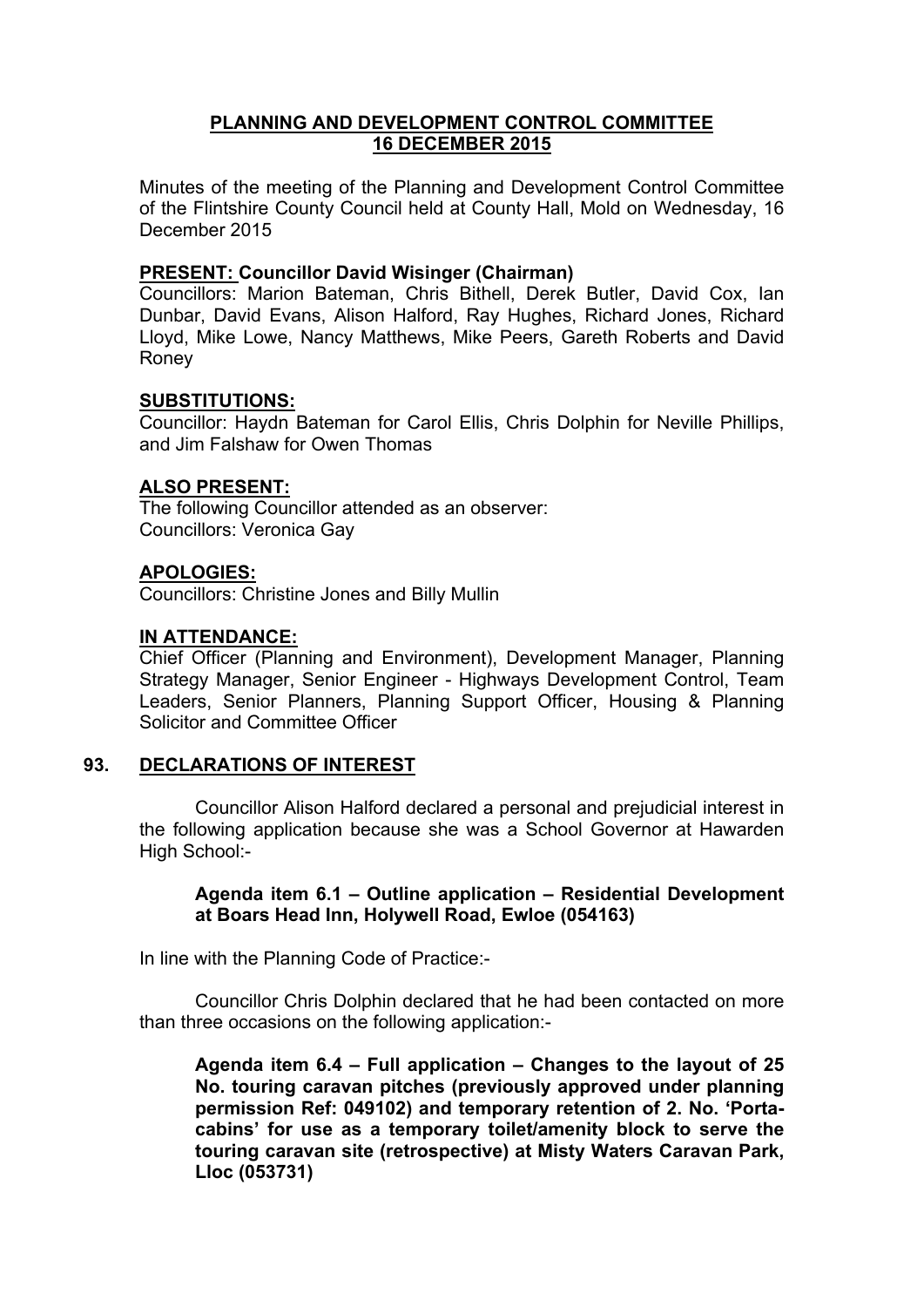## **94. LATE OBSERVATIONS**

The Chairman allowed Members an opportunity to read the late observations which had been circulated at the meeting.

## **95. MINUTES**

The draft minutes of the meeting of the Committee held on 18<sup>th</sup> November 2015 had been circulated to Members with the agenda.

Councillor Mike Peers referred to page 11 and the information that he had requested on whether the 28% return figure was correct and the amount of affordable housing that would be achieved on site. He indicated that he had not yet received the details and asked when these would be available. The Chief Officer (Planning and Environment) advised that he would provide the information to Councillor Peers before the Christmas break.

#### **RESOLVED:**

That the minutes be approved as a correct record and signed by the Chairman.

#### **96. ITEMS TO BE DEFERRED**

The Chief Officer (Planning and Environment) advised that none of the items on the agenda were recommended for deferral by officers.

#### **97. OUTLINE APPLICATION – RESIDENTIAL DEVELOPMENT AT BOARS HEAD INN, HOLYWELL ROAD, EWLOE (054163)**

The Committee considered the report of the Chief Officer (Planning and Environment) in respect of this application which had been the subject of a site visit on 14 December 2015. The usual consultations had been undertaken and the responses received detailed in the report.

The officer detailed the background to the report and explained that this was an outline application with details of three points of access provided. All other matters were reserved for future consideration. The site of the former Boars Head public house was in a residential area with commercial units in the vicinity and it was proposed that the existing building be demolished. An indicative plan for 11 dwellings on the site had been provided and an ecological survey had been undertaken and submitted with the application. This was a brownfield site in the Category B settlement of Ewloe and the proposal was in accord with Planning Policy Wales and the principle of development had been accepted. Policy S11 of the Unitary Development Plan (UDP) allowed the loss of a public house where similar facilities existed in the neighbourhood and in this instance the site was opposite a social club and near the St. David's Park Hotel and Running Hare public house. The officer advised that comments had been made about the historic interest of the building. However demolition of the building had been put forward as it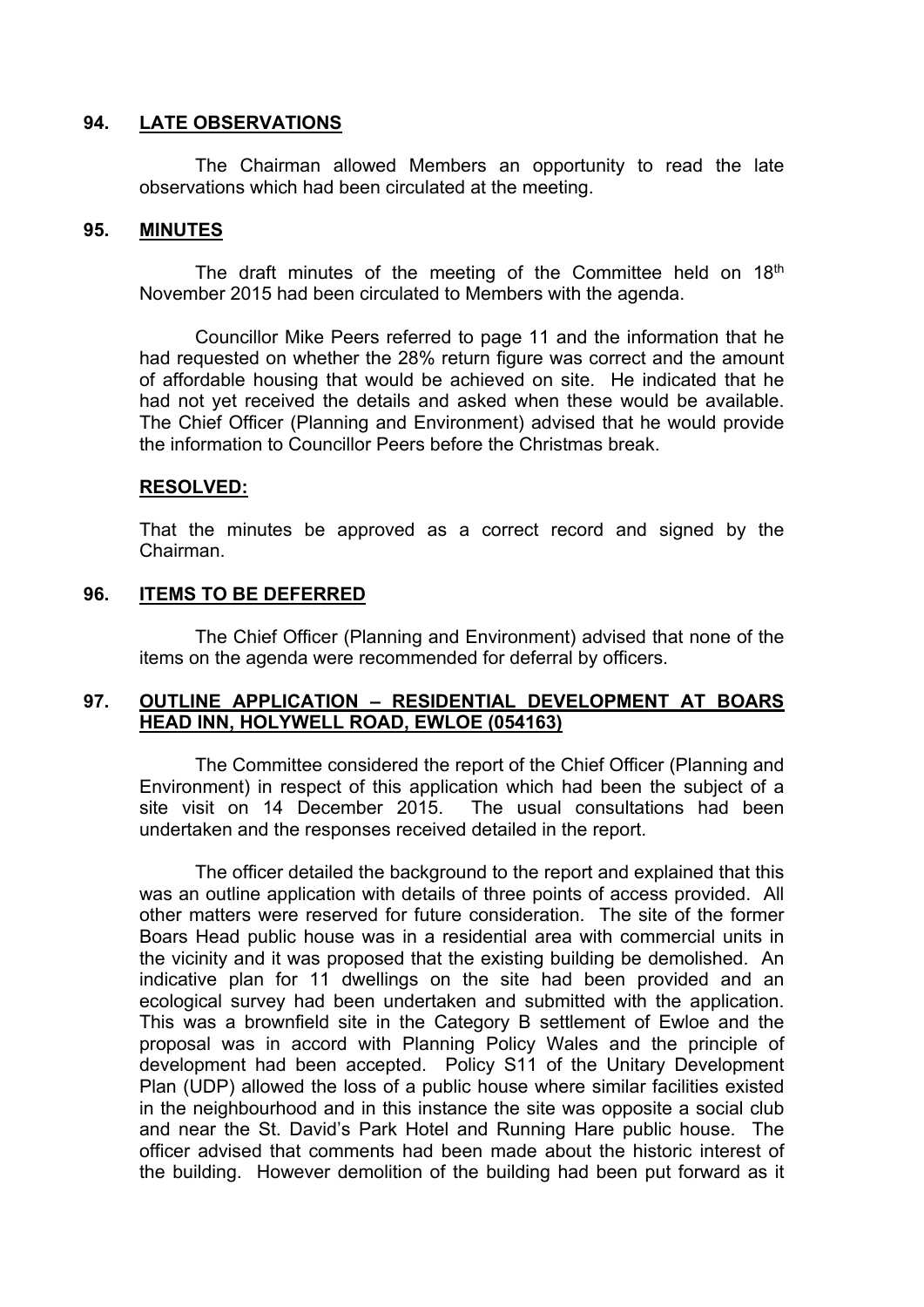was unsuitable for conversion to residential dwellings and this would be controlled by condition. The officer explained that a condition was also included for a noise assessment to be undertaken as part of the reserved matters submission. A sewer crossed the site and a condition to discuss appropriate works was also included. Paragraph 7.16 reported that the Coal Authority records indicated that there was a recorded mine entry within 20 metres of the boundary and therefore appropriate conditions relating to a scheme for shallow coal workings prior to the submission of a reserved matters application were required. A Section 106 obligation had been included as part of the granting of planning permission for educational contributions and in lieu of on-site play provision and the officer confirmed that this was Community Infrastructure Levy (CIL) compliant.

The Local Member, Councillor Alison Halford, referred to the Boars Head public house that had been in place since 1704 and a plaque that was in place on the front of the building. Councillor Halford agreed with the recommendation to approve the application but added that the public were concerned that the pub could not be saved. The developer and agent were aware of the hostility around the application but Councillor Halford reiterated earlier comments that the building was unsafe and could not be converted. However, the front of the Boars Head would be reflected in the new building. Councillor Halford, having earlier declared an interest in the application, left the meeting prior to its discussion.

Councillor Chris Bithell proposed the recommendation for approval which was duly seconded. He commented on the brownfield site in a Category B settlement and there was a presumption in favour of an application in such a location. He felt that it was a shame to see the building disappear but it had not been listed by CADW or identified by the Local Authority as a site of historic interest. The public house had been for sale for a number of years and Councillor Bithell spoke of the other public houses in the area. He said that there was no reason to refuse the application. Councillor Derek Butler said that it was sad when an old building was lost and commented on the stringent conditions in place.

Councillor Mike Peers queried the comments of the Head of Public Protection in paragraphs 3.01 and 7.14 that specific measures were "probably necessary" and felt that the comments should identify whether this was required or not. He queried how growth rates were now controlled as it was reported that the monitoring of growth rates of Category B settlements ended as of 1 April 2015 and he asked how this affected this and other applications. Paragraph 7.07 referred to the current state of the building which Councillor Peers felt was not a planning matter and he asked for clarification on the length of the marketing exercise undertaken to establish whether the proposal complied with Policy S11. He asked that it be noted that the Ewloe Social Club which was reported as being opposite the site was a Members only club and asked whether this would have an impact on the consideration of Policy S11. Paragraph 7.09 indicated that the date plaque on the front of the pub building could be retained and incorporated within the site and Councillor Peers felt that it was important to ensure that this was included in the reserved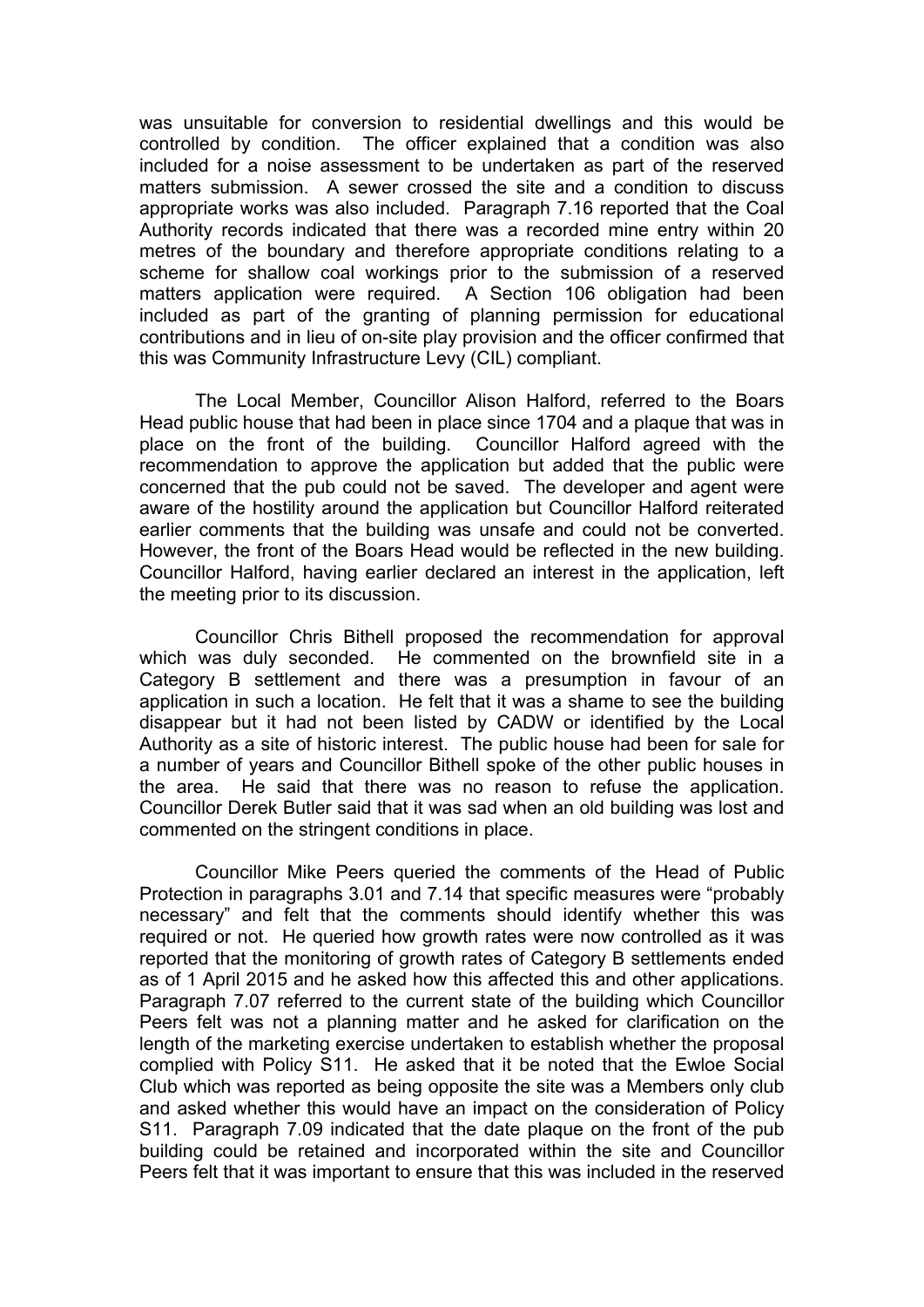matters application. He also sought clarification on the projects listed in paragraph 7.24 of how the educational contribution would be used.

Councillor Richard Jones commented on pubs that had been in the area in the past which no longer existed. He said that the feeling of local residents was that the pub should be protected but as this was not possible, it should still be remembered and including the plaque in the reserved matters application would enable this and would mark the site of where the Boars Head public house used to be.

In response to the comments made, the officer said that until the results of the noise survey were received, it could not be confirmed whether specific measures were necessary to protect the amenity of the future residents and this was why the comments of the Head of Public Protection included "probably". On the growth rate control, she confirmed that this formally finished on 1 April 2015 but informal monitoring was still undertaken and growth limits were no longer relevant as the Council did not have a five year housing supply. The officer advised that the application did not need to satisfy the marketing test referred to in policy S11 if there were other facilities nearby. She also confirmed that a condition could be added to the Reserved Matters application that the plaque be retained and incorporated into the scheme. The educational contributions were requested for projects which enhanced the capacity of the school which the projects shown would do.

Councillor Peers indicated that he had also asked about the Ewloe Social Club and the impact of this on policy S11.

The Planning Strategy Manager commented on the growth rates which had been monitored up to 1 April 2015 and referred to the Joint Housing Land Availability Study (JHLAS), adding that informal monitoring would continue to be undertaken. On the educational contributions element, there was a need to provide more specific projects to comply with CIL regulations about Section 106 agreements and not having five or more contributions for a school in general. He added that a further report on changes to the Supplementary Planning Guidance for educational contributions would be submitted to the Planning Strategy Group meeting in January 2016. The Planning Strategy Manager said that a full photographic survey would be carried out before the building was demolished to ensure that a historic record was retained. He added that the Historic Monument Society would also be involved.

Following a question from the Chairman, Councillors Bithell and Butler, as the proposer and seconder of the recommendation of the application, agreed to include a condition that the plaque be retained and incorporated into the Reserved Matters application.

#### **RESOLVED:**

That planning permission be granted subject to the conditions detailed in the report of the Chief Officer (Planning and Environment), the additional condition relating to the retention of the plaque in the reserved matters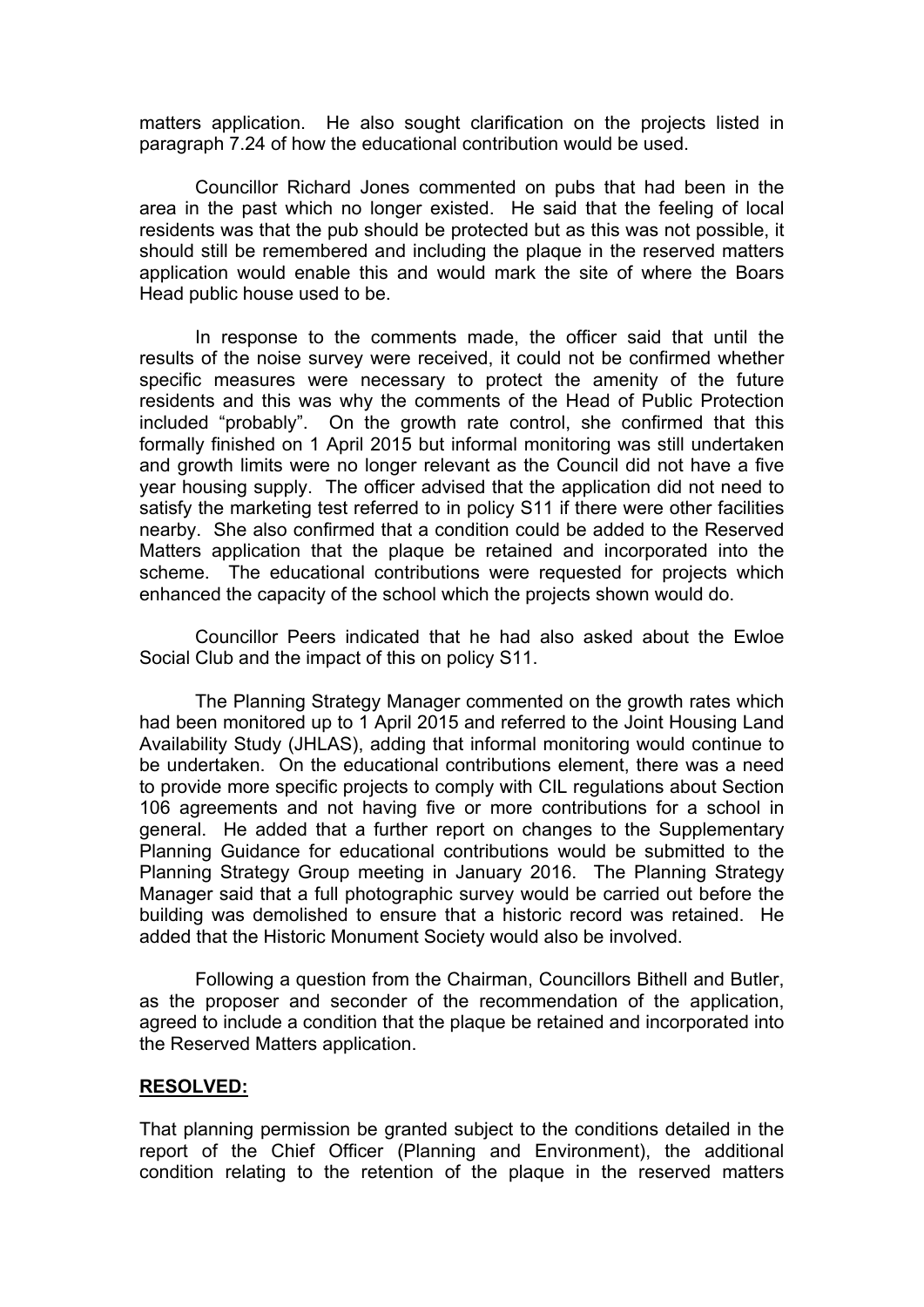application and subject to the applicant entering into a Section 106 Obligation/Unilateral Undertaking or earlier payment to provide the following:-

- (a) payment of monies based on the school pupil multiplier formula towards educational provision/improvements in the form of 'internal accommodation alterations/refurbishment and resources for IT provision' at Ewloe Green Primary School and towards educational provision/improvements in the form of 'additional toilets' at Hawarden High School
- (b) An off-site commuted sum of £1,100 per dwelling or £733 per unit in lieu of onsite provision to improve the quality of play provision at Circular Drive, Ewloe

If the obligation pursuant to Section 106 of the Town & Country Planning Act 1990 (as outlined above) is not completed within six months of the date of the committee resolution, the Chief Officer (Planning and Environment) be given delegated authority to REFUSE the application.

After the vote had been taken, Councillor Halford returned to the meeting and the Chairman advised her of the decision.

## **98. FULL APPLICATION – DEMOLITION OF EXISTING HEALTH CARE CENTRE AND ERECTION OF 24 NO. AFFORDABLE APARTMENTS WITH ASSOCIATED LANDSCAPING AND PARKING AT BUCKLEY HEALTH CENTRE, PADESWOOD ROAD NORTH, BUCKLEY (054151)**

The Committee considered the report of the Chief Officer (Planning and Environment) in respect of this application. The usual consultations had been undertaken and the responses received detailed in the report. Additional comments received since the preparation of the report were circulated at the meeting.

The officer detailed the background to the report and said that the main issues for consideration included the principle of the development in planning policy terms having regard to the Buckley Masterplan 2011. It was reported in paragraph 7.10 that the question as to whether a 100% residential scheme unacceptably conflicted with the Buckley Master Plan must be weighed against the existing economic position within the town centre. The officer, in his report, had concluded that this proposal was acceptable in policy terms and had considered the design impact of the application. The scheme would also be required to protect amenity and reduce noise levels and a condition had been included that a scheme of enhanced glazing be submitted and agreed. A drainage scheme was also to be submitted and agreed and a condition prohibiting the commencement of development until this matter had been satisfactorily addressed had been included. Approval of the application was recommended subject to the applicant entering into a Section 106 obligation/unilateral undertaking which was Community Infrastructure Levy (CIL) compliant.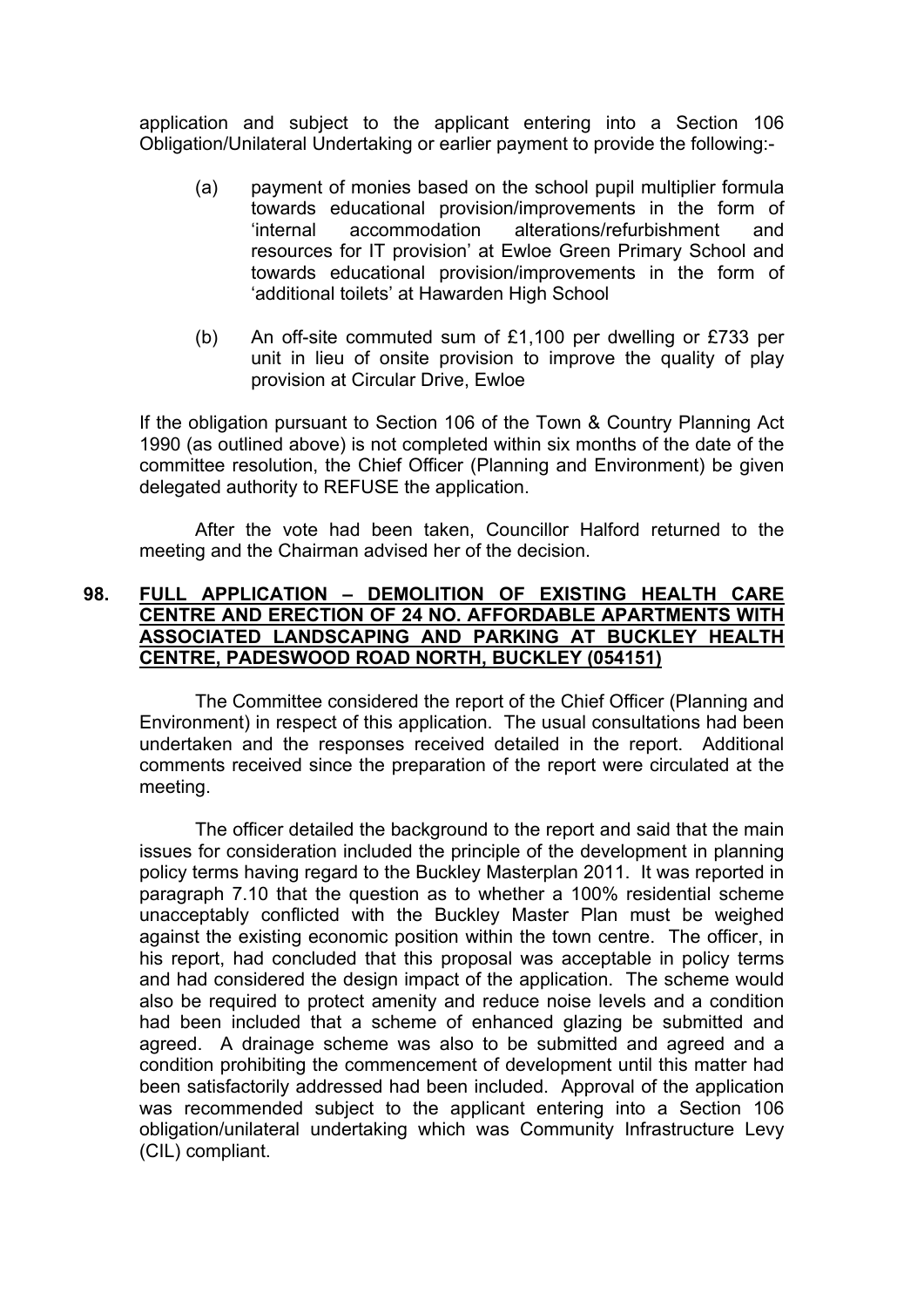Mr. B. Davies spoke in support of the application for the applicant Grwp Cynefin. The applicant had a stock of 4,200 properties and had been offered the vacant site by Betsi Cadwaladr University Health Board (BCUHB) for affordable housing in an area of proven local need. Extensive pre-application discussions had been held on the proposal for 24 No. affordable apartments for 18 two bed units and six one bed units. The timetable for the scheme had already been extended by BCUHB and now permission was needed for the site to progress. Concerns had been raised about the lack of commercial units in the proposal but it had not been proven that there was a lack of commercial units in Buckley. Mr. Davies said that he felt that the proposal would bring people back to the area of the town.

The Local Member, Councillor Richard, Jones proposed refusal of the application against officer recommendation, which was duly seconded. He did not feel that the application complied with the Buckley Masterplan as it did not contain any retail units.

Councillor Mike Peers recognised that the site needed to be developed but added that it should be in accordance with the Buckley Masterplan which this proposal was not. He felt that it was important to grow the retail sector and that it was not sufficient to suggest that the vacant retail units in the precinct meant that there was no need for commercial units in this scheme. The Masterplan was a plan for growth for the future and should be complied with when considering new development in Buckley. It was also important to protect the retail area that had been identified and Councillor Peers added that the residential units were welcomed but there was also a need for the inclusion of commercial units.

 Councillor Derek Butler said that there were elements of both the Buckley Masterplan and the Unitary Development Plan (UDP) in the proposal. He commented on the new health centre being located out of the town and that the advantage of people living in the town was that this would increase footfall. He said that there were plans to enhance the precinct and this would need people to shop there on a daily basis to ensure its sustainability. Councillor Butler felt that the provision of all residential units on the site outweighed the proposals in the Buckley Masterplan for part commercial and part residential units on this site.

In referring to paragraph 7.03, Councillor David Evans sought clarification on the number of one and two bed units on the site as the speaker Mr. Davies had indicated differing figures to those reported. In response, the officer indicated that the proposal would provide 14 No. 2 bed units and 10 No. 1 bed units as reported in paragraph 7.03.

Councillor Chris Bithell felt that the area was not part of the current retail centre of Buckley and queried whether the provision of commercial units on this site would attract customers to the area. He agreed with the comments of Councillor Butler that the need for affordable housing was greater than the requirement for retail units. Councillor Gareth Roberts commented that the site was very close to the retail centre of Buckley and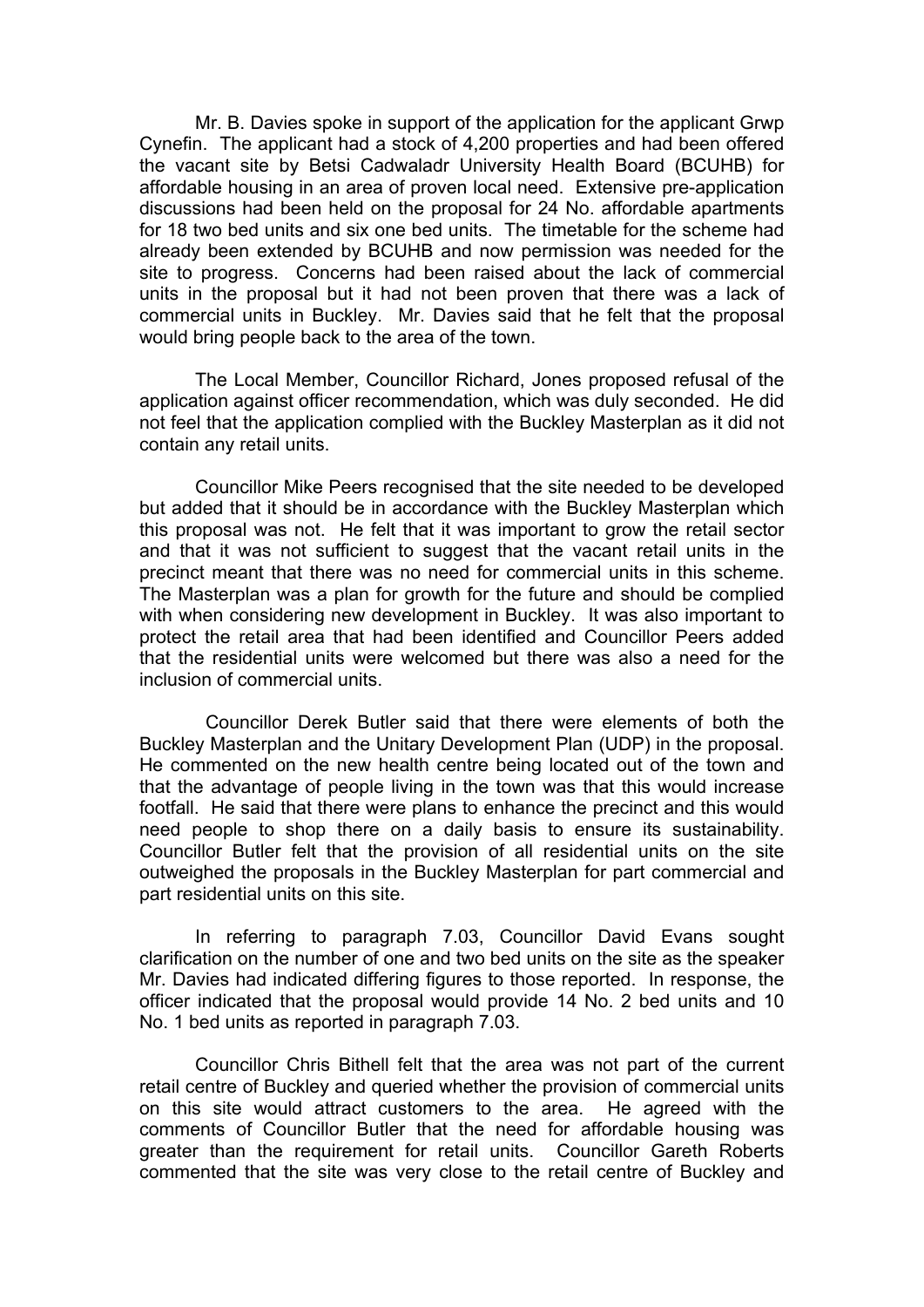agreed with Councillors Jones and Peers that there should be a mix of retail and residential units on the site.

The Planning Strategy Manager understood the views of Members because of the significant amount of work that had been put into the Buckley Masterplan. Regeneration colleagues had also been part of the team working on the Masterplan and for this application they had deemed the site to be outside the core retail area. The Masterplan referred specifically to food retail units on this site and the Regeneration Team did not have evidence that there was any demand for such units in this location.

Councillor Jones commented that there were no empty retail units on Brunswick Road but there were vacant outlets in the precinct. He said that the agents of the precinct were doubling the size of the units to over 4,000 metres to attract national providers. Councillor Jones felt that the area of the site would be ideal for the smaller units for local independent and start-up shops and added that 43 affordable units had already been provided in Buckley on the Redrow site. He said that it was important to have facilities in place for the people who lived in Buckley to shop locally and that this site in the Buckley Masterplan was intended to provide the required mix of commercial and residential units close to the town centre.

On being put to the vote, the application to refuse the application was LOST. As Members queried the number of votes, there was a re-count and the proposal to refuse the application was LOST.

# **RESOLVED:**

That planning permission be granted subject to the conditions detailed in the report of the Chief Officer (Planning and Environment) and subject to the applicant entering into a Section 106 Obligation/Unilateral Undertaking to provide the following:-

- (a) Ensure the payment of a contribution of £17,592 to the Council in lieu of on site play and recreation provision. Such sum to be paid to the Council prior to the occupation of any dwelling hereby approved and to be used to upgrade existing facilities within the community at Lyme Grove Play Area;
- (b) The precise methods of Social Rental via which the units are to be made affordable and provisions for their continued affordability thereafter;
- (c) The payment of £4000 as a contribution to the cost of amendments to existing on-road parking restrictions and the provision of related signage and road markings via a new Traffic Regulation Order on Padeswood Road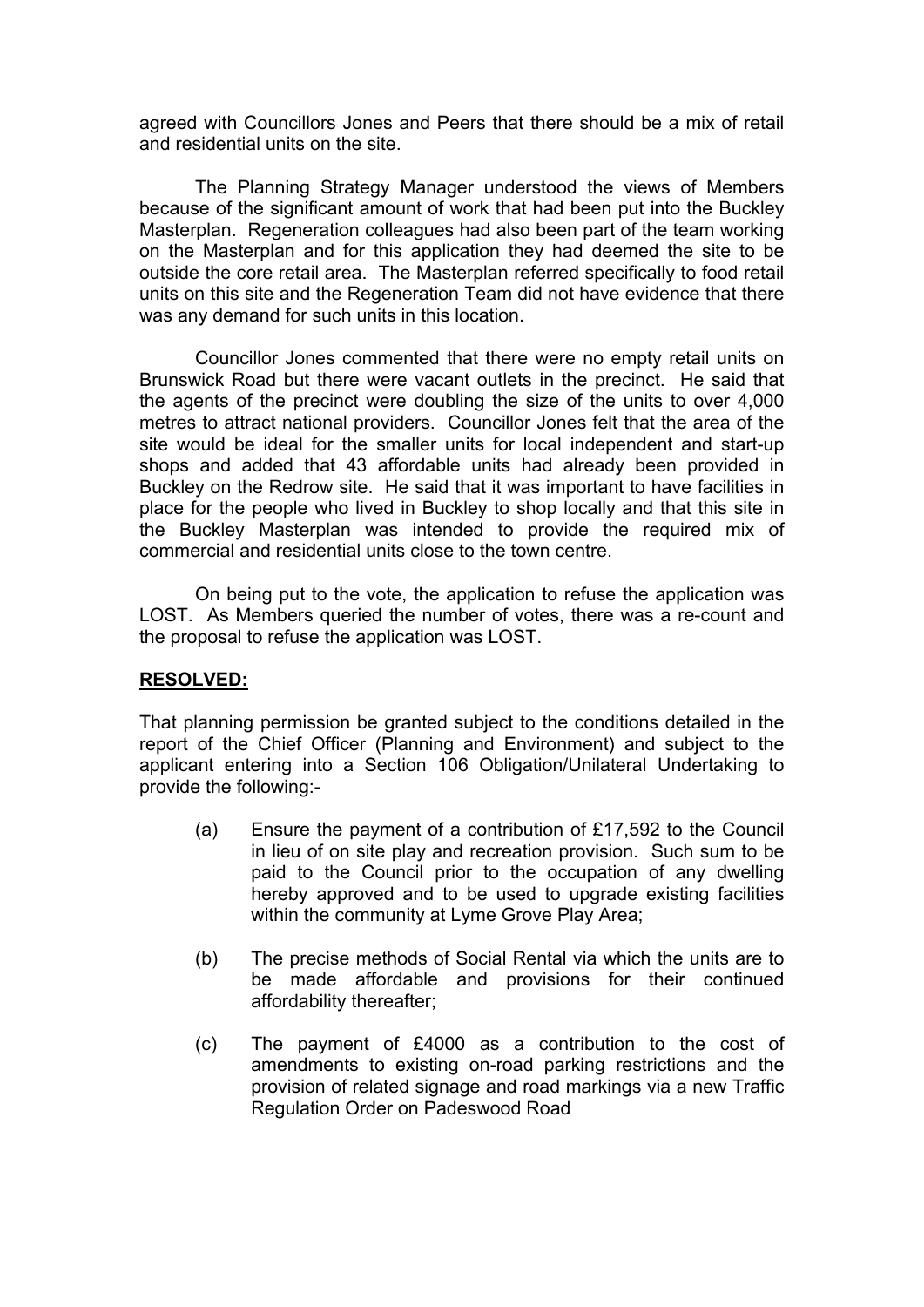If the obligation pursuant to Section 106 of the Town & Country Planning Act 1990 (as outlined above) is not completed within six months of the date of the committee resolution, the Chief Officer (Planning and Environment) be given delegated authority to REFUSE the application.

# **99. FULL APPLICATION – ERECTION OF 12 NO. DWELLINGS AND ASSOCIATED DEVELOPMENT WORKS AT CUSTOM HOUSE SCHOOL, MOLD ROAD, CONNAH'S QUAY (054484)**

The Committee considered the report of the Chief Officer (Planning and Environment) in respect of this application. The usual consultations had been undertaken and the responses received detailed in the report. Additional comments received since the preparation of the report were circulated at the meeting.

The officer detailed the background to the report and drew Members' attention to the reference in the first page of the report and in paragraph 2.02 to a Section 106 agreement which was not referred to in the body of the report. It was not possible to attach a Section 106 agreement to the conditions as the site was owned by Flintshire County Council and could therefore not enter into an agreement with itself. The issues that would normally be covered by an agreement were included as conditions 17 and 18. The officer explained that the site was the first to be delivered as part of the Council's Strategic Housing and Regeneration Programme (SHARP).

Councillor Derek Butler proposed the recommendation for approval which was duly seconded. He referred to the late observations and queried why the figure of £733 was to be sought for upgrading the nearby play area facilities rather than the £1,100 suggested by the Public Open Spaces Manager. Councillor Ian Dunbar welcomed the proposal and said that the SHARP project had been long awaited. He commented on the condition relating to the removal of the zebra crossing and he felt that the footpath had been well designed.

Councillor Chris Bithell felt that the proposal would help the Council meet its need for affordable housing in the county and enable the land to be utilised and put to good use.

In response to the query from Councillor Butler, the officer advised that the usual amount requested for contributions to public open space was £1100 per dwelling for market value but for affordable dwellings, this was reduced to £733 per dwelling.

The Planning Strategy Manager felt that the Council should be proud of the scheme and said that it was worth noting that this was the start of an exciting programme of work.

In summing up, Councillor Butler also referred to the set-up of a training academy as part of the SHARP programme.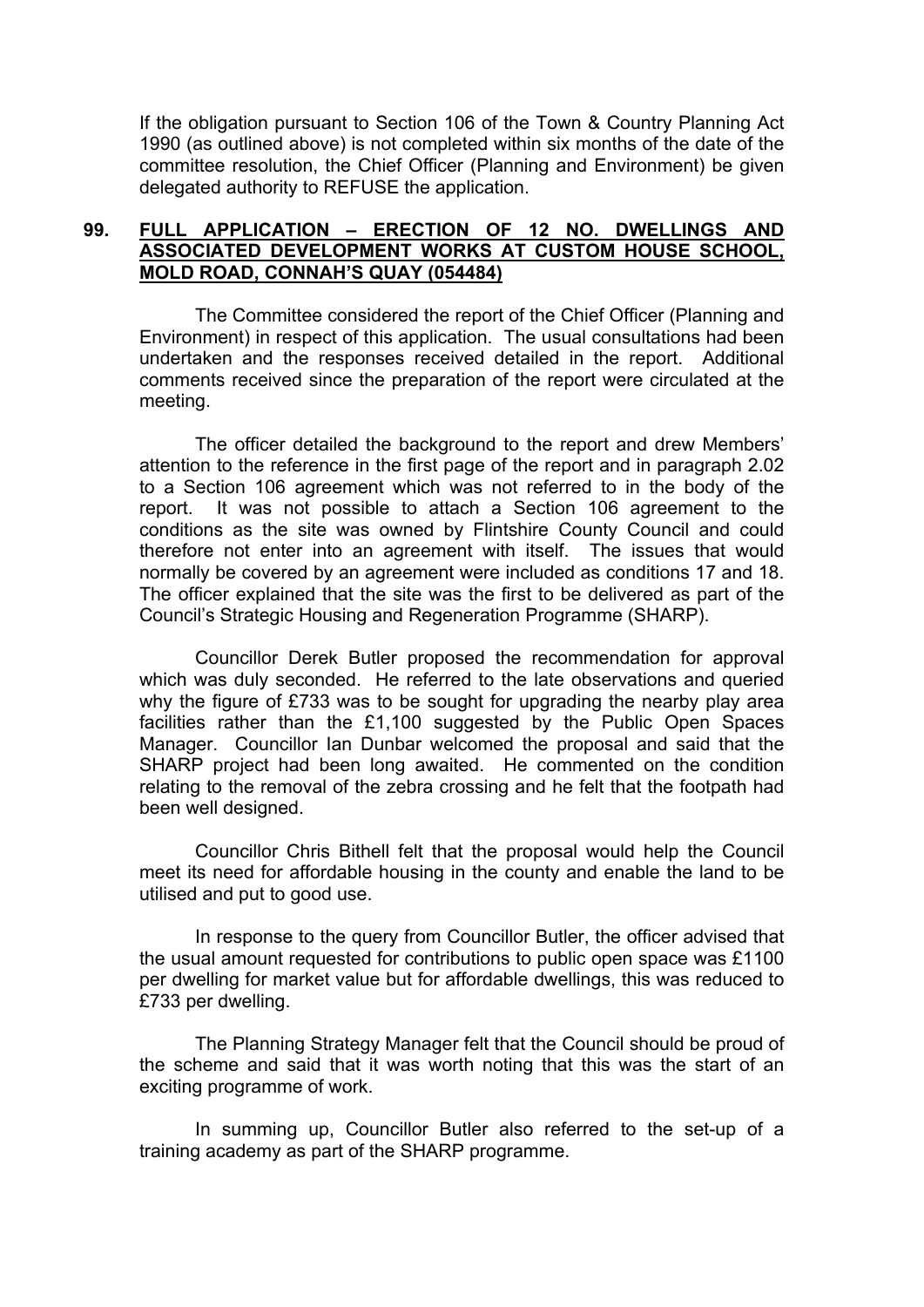# **RESOLVED:**

That planning permission be granted subject to the conditions detailed in the report of the Chief Officer (Planning and Environment).

## **100. FULL APPLICATION – CHANGES TO THE LAYOUT OF 25 NO. TOURING CARAVAN PITCHES (PREVIOUSLY APPROVED UNDER PLANNING PERMISSION REF: 049102) AND TEMPORARY RETENTION OF 2 NO. 'PORTA-CABINS' FOR USE AS A TEMPORARY TOILET/AMENITY BLOCK TO SERVE THE TOURING CARAVAN SITE (RETROSPECTIVE) AT MISTY WATERS CARAVAN PARK, LLOC (053731)**

The Committee considered the report of the Chief Officer (Planning and Environment) in respect of this application. The usual consultations had been undertaken and the responses received detailed in the report.

The officer detailed the background to the report and explained that in 2013 the Committee had approved an application for 25 no. pitches which had conditions attached. The site had not been developed in accordance with the consent granted and the amenity building approved had not been installed resulting in the two portacabins remaining in place. This application was recommended for approval with the applicant being asked to enter into a Section 106 agreement to rescind the right to site 25 touring caravans in accordance with planning permission reference 048006. In consideration of the application, the officer had not revisited the principle of the site as he had previously considered compliance against Policy T6 and there had not been any reason to revisit it. He had focused on the changes between the permission granted and this application and the impact of the temporary siting of the portacabins.

Mrs. J. Hughes spoke against the application and expressed significant concern as she felt that it did not comply with Policy T6. Application 049102 reported an increase of 30% but she felt that this was 66% and added that the portacabins also did not comply with Policy GEN1 and should be immediately removed. The highest point of the site was 210 metres and the lowest was 194 metres at the access to the site and Mrs. Hughes also referred to a footpath which crossed the site. She also felt that the proposal did not comply with Policy L1 and said that the applicant was mindful that the grass would be churned up in the winter and commented that the pitches had originally been grass only. She spoke of two further applications that had been submitted and of the appeal that had been refused by Welsh Government on a nearby site because of the impact on the area; that site had a highest point of 194 metres.

The Local Member, Councillor Chris Dolphin, proposed refusal of the application, against officer recommendation, which was duly seconded. He felt that the proposals did not comply with Policies T6, GEN1, GEN3, D1, D2, D3 and L1 and added that the principle of development had also not been complied with. He said that the site was in a rural location in the open countryside and would have a significant impact on the area and that the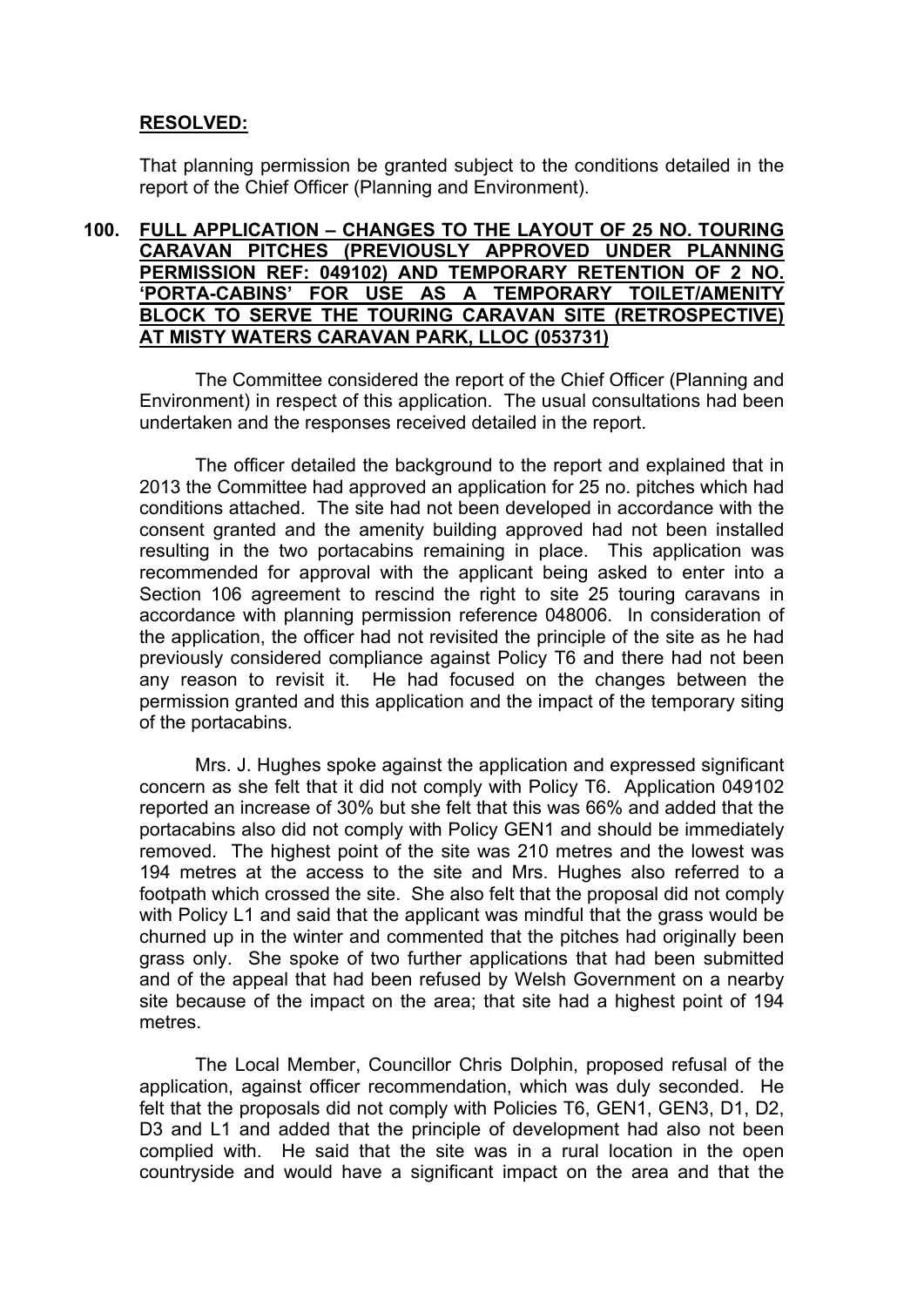application should be refused to allow the site to be cleared. He had been opposed to the original application as he felt that it had not complied with policy and indicated that the site had been the subject of continual enforcement action and additional applications to regularise the site. He commented on the condition about no external lighting pointing out that it was currently installed on the site and had resulted in a number of complaints to Councillor Dolphin. He felt that the view in the area was blighted by caravans and there was an impact on the landscape from the Garreg. He referred to paragraph 7.04 where a further application for an additional four no. unauthorised pitches was reported and reiterated his earlier comment that this application was as a result of enforcement action. Councillor Dolphin disagreed with the comment in paragraph 7.11 that the site would have a largely green appearance during the winter months and queried the economic benefits reported in paragraph 7.14 and commented that there was not a direct footpath to the services at junction 31.

Councillor Alison Halford agreed with the comments of Councillor Dolphin that the applicant had not complied with the permission given and that this application should therefore be refused.

Councillor Chris Bithell referred to the highway impacts of the proposal and said that paragraph 7.12 suggested that there were still problems with passing traffic and that this could be addressed by condition. He queried whether a new condition was required to ensure new passing places were provided. Councillor Gareth Roberts concurred with Councillor Dolphin and in commenting on the site sustainability, he queried which public house the report was referring to as he was not aware of one that was within walking distance of the site.

In response to the comments made, the officer confirmed that the issues with the highway as part of the access to the site had been addressed. He added that the nearest public house was Tarth y Dwr on the site next door. The difference between this application and what had previously been agreed with that the 25 pitches were in a different place and the amenity block was not as had been approved but temporary permission was being sought for the two portacabins until the amenity block was erected in the correct location. However, both applications were for 25 pitches. The officer confirmed that other applications had been submitted but these had not yet been determined and he also did not yet have a view on the treatment for the hardstandings.

The Development Manager referred to the Policies mentioned by Councillor Dolphin stating that the principle of the development could not be revisited as there was an extant planning permission for the development. This application related to changes in matters of detail and members could take the view that the differences from the approved scheme were unacceptable but it was the view of officers that this did not warrant refusal of the proposal. The Planning Strategy Manager said that refusal of this application would not mean that the site would be cleared but would need to be put back to the scheme that had been approved.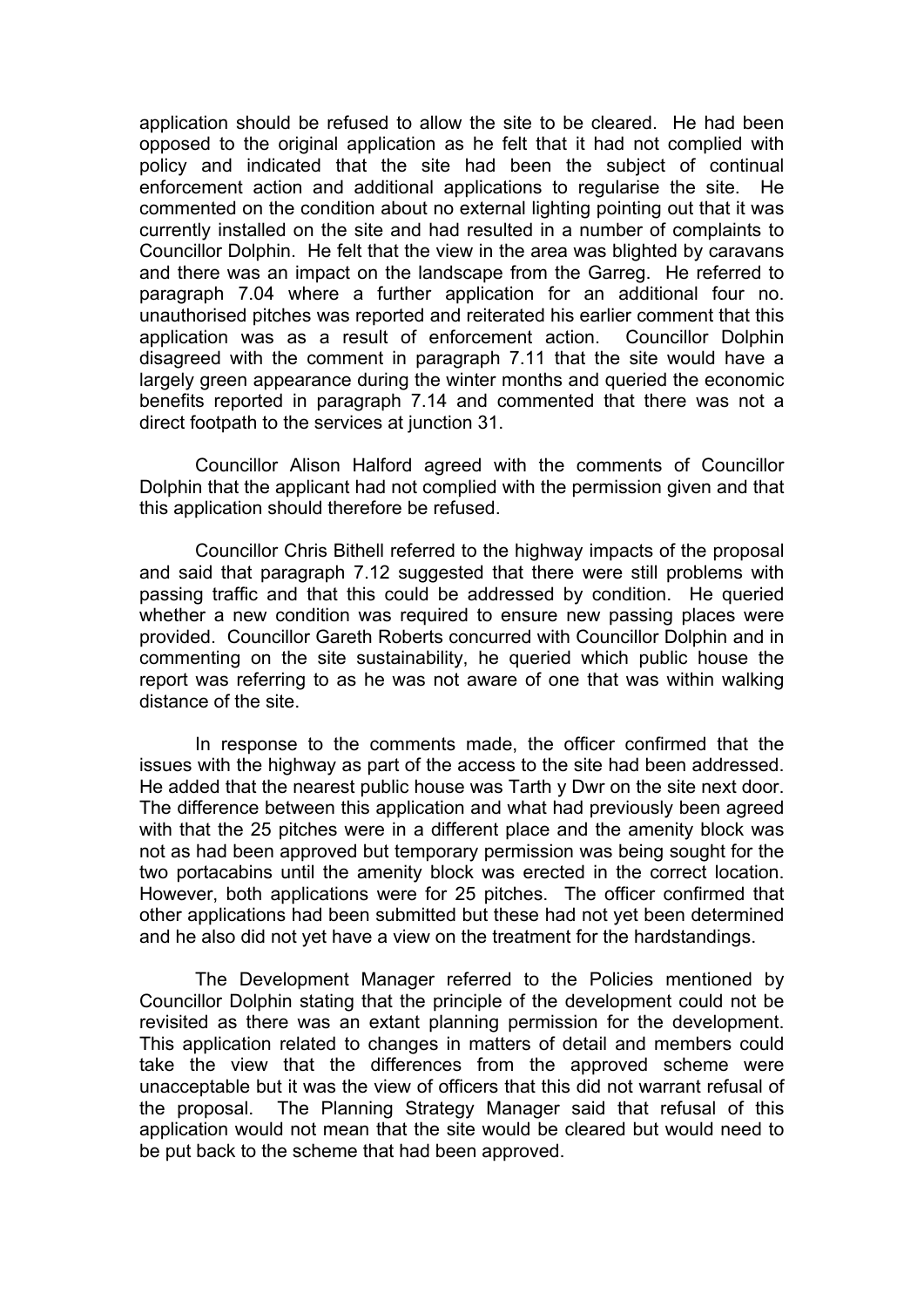Councillor Richard Lloyd queried condition 9 which required removal of the toilet portacabins within six months of the permission and whether this time should be reduced. He also asked whether the works could be undertaken in January and February when the site was closed. The officer explained that six months was deemed to be an appropriate amount of time but that a reduced time could be considered. The Planning Strategy Manager detailed the work that would need to be undertaken to provide the permanent amenity block and suggested that this would take longer than the one month shutdown of the site. Councillor Mike Peers sought clarification on condition 9 which he said did not state that the new amenity block was to be built in that time. The officer responded that as the erection of the new block formed part of the proposal, it did not need to be specifically mentioned in the condition.

Councillor Derek Butler said that it was reported that the hardstandings would be slate but the original application referred to grasscrete; he queried whether this should be conditioned. The officer said that Members could suggest alternative condition if it was appropriate but reiterated that he had received a separate application on the hardstandings which he had not yet determined.

Councillor Halford felt that the views of Mrs. Hughes, the third party speaker, should be considered. Councillor Matthews said that the applicant had had three years to comply with the approval granted on the previous application. The officer confirmed that the application had been approved in March 2013 and there had been a period of discussion with enforcement and this application had been submitted some time ago. The application was before the Committee as officers did not have the delegated authority for the section 106 obligation.

In summing up, Councillor Dolphin said that this application had been submitted to try and regularise and formalise the site after years of negotiation and should therefore be refused.

On being put to the vote, the proposal to refuse the application, against officer recommendation, was CARRIED.

#### **RESOLVED:**

That planning permission be refused as the application did not comply with relevant criteria of policies, GEN1, D1, D2, D3 and L1 of the UDP

# **101. FULL APPLICATION – ERECTION OF REPLACEMENT DWELLING AT HEDDWCH, COAST ROAD, MOSTYN (054471)**

The Committee considered the report of the Chief Officer (Planning and Environment) in respect of this application which had been the subject of a site visit on 14 December 2015. The usual consultations had been undertaken and the responses received detailed in the report.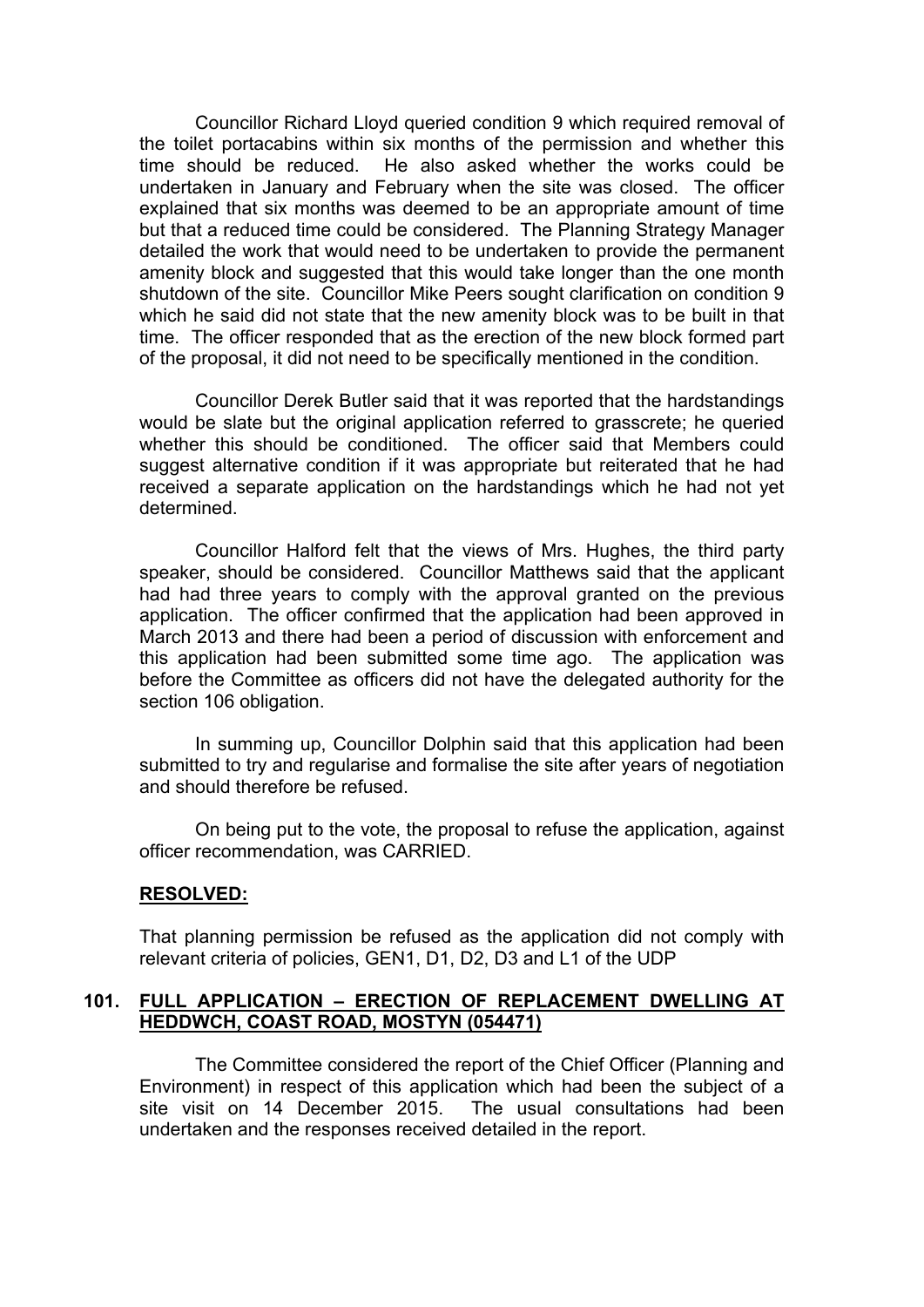The officer detailed the background to the report and explained that the application was for a replacement dwelling on the site which was in a countryside setting. The main issues for consideration were the effect of the proposal upon the character and appearance of the area. It was felt that the massing of the development would have an increased detrimental impact and therefore the recommendation was for refusal of the application. The total floorspace was 140 square metres including the extensions and the proposal was for 354 square metres excluding the attached garage and three storey element of the proposal. This would result in an increase of 153% over the original dwelling. Application 051526 for the demolition of rear areas of the existing dwelling and erection of a new two storey extension to the side and rear had been granted in March 2014 which amounted to a 121% increase. An application for the erection of a replacement dwelling had been refused in June 2015. The officer felt that this application would be out of scale with existing properties in the area and there were no other dwellings of the scale and massing of this proposal.

The officer explained that the Local Member, Councillor David Roney, in his consultation response had indicated that the new dwelling was to meet the needs of a disabled person but there had been no mention in the application of a medical need for a design of this scale. It was felt that there was scope to adapt the property without the scale of development proposed.

Mr. R. Gratton, the agent for the applicant, spoke in support of the application. He said that the proposal would meet the needs of the applicant and the demolition of the dwelling and erection of a new property had been discussed with the planning officer who had indicated that refusal of the application was proposed because it was out of scale and character with the area. The design was redrafted and following lengthy negotiations, it was felt that the application was deemed to be acceptable. Mr. Gratton referred to Policy HSG6 and commented that existing permitted development rights had not been removed. The floor space for the proposed dwelling was very similar to that of the existing property but was a better design for the applicant.

The Local Member, Councillor David Roney, proposed approval of the application, against officer recommendation, which was duly seconded. Following advice from the Housing & Planning Solicitor Councillor Roney and Councillor Mike Peers, as proposer and seconder respectively, agreed to add that delegated powers be granted to the Chief Officer (Planning and Environment) to include appropriate conditions and a Section 106 obligation, if such an obligation was appropriate..

Councillor Roney said that all of the properties in the area were of different designs and this dwelling had been granted planning permission to extend the rear area and erect a new two storey extension which would result in a property the same size as this proposal. The application had been unanimously accepted by Mostyn Community Council and the new house would provide bigger rooms and wider doorways which would meet the needs of the applicant. The officer had referred to the massing of the development and the impact on the area but Councillor Roney said that the area was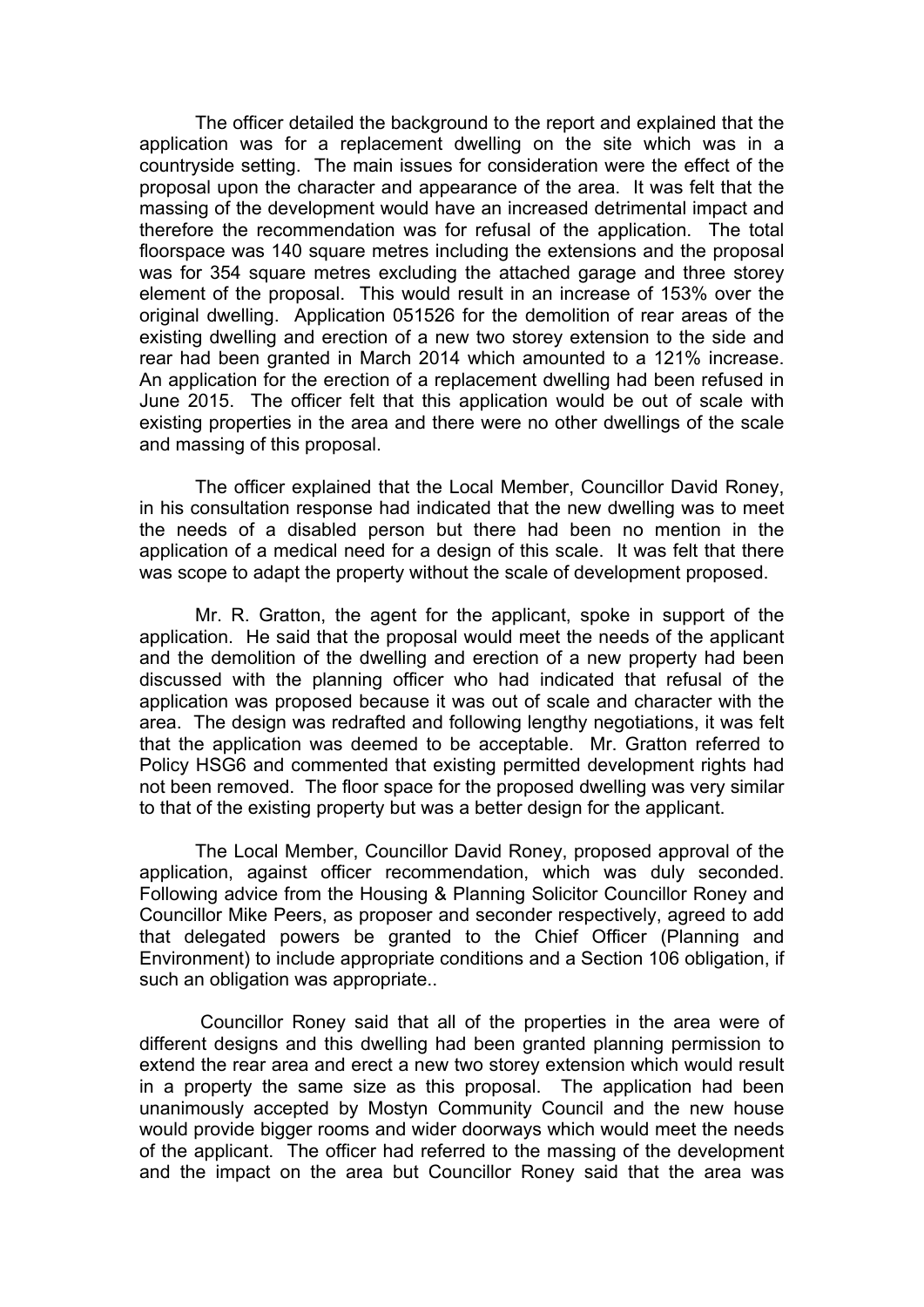industrial in nature and had the railway line running behind the house. The family had been unable to find an alternative suitable family home and therefore wanted to build a home more suited to their needs. There had been mention of a snooker room with the property but this was an area where a lift would be located to allow the applicant to access the rest of the house when he was no longer able to walk. Councillor Roney felt that as there had been no objections to the application, that it should be approved.

Councillor Mike Peers disagreed with the comments that the massing of the property would cause a significant detrimental impact on the area and said that the plans for this application was very similar to the existing dwelling. He felt that it was a matter of opinion as to whether the dwelling would be out of scale and character with the area. The site was a large plot and would allow the applicant the opportunity to have a property that was fit for purpose and have large enough rooms for an improved quality of life.

In referring to the comments of the Head of Public Protection, Councillor Richard Lloyd queried what the suggested condition would be. The officer indicated that it would be in connection with replacing most of the windows because of the noise from the traffic on the road. It was not included as a condition in the report as the application was recommended for refusal.

Councillor Chris Bithell referred to the site visit where Members had been able to see that all of the houses in the area were individual and unique. He referred to policy which indicated that a guideline increase of 50% was allowable in a rural setting but this was an increase of 153% which was contrary to policy. The harm in permitting this application was the precedent that it would set for future applications. Councillor Bithell referred to the site history and queried the reason for the refusal of application 053514 in June 2015 and whether the proposal was the same as for this application. Councillor Derek Butler said that approval had already been given to increase the footprint to 121% and added that Councillor Bithell had put forward a balanced argument. He concurred that there was a mix of housing in the area but spoke of the importance of planning principle and setting a precedent.

Councillor Gareth Roberts said that this was a building in the open countryside and that the extending the footprint by nearly 400% in relation to the original dwelling was unacceptable. He concurred with the earlier comments about setting a precedent if this application was approved. He referred to an application at the previous meeting for a two storey extension which had been permitted but was within the settlement boundary so the increase in size was not considered; it could therefore not be compared to this application. Councillor Richard Jones felt that the mistakes had already been made in permitting the increases of 121% and therefore the further extension by 32% was considered to be finely balanced and could not be considered to have a significant detrimental impact. Councillor Roberts indicated that policy guidelines related to increases compared to the original dwelling, not the original plus extensions so on that basis the increase on this proposal was nearly 400% not 150%.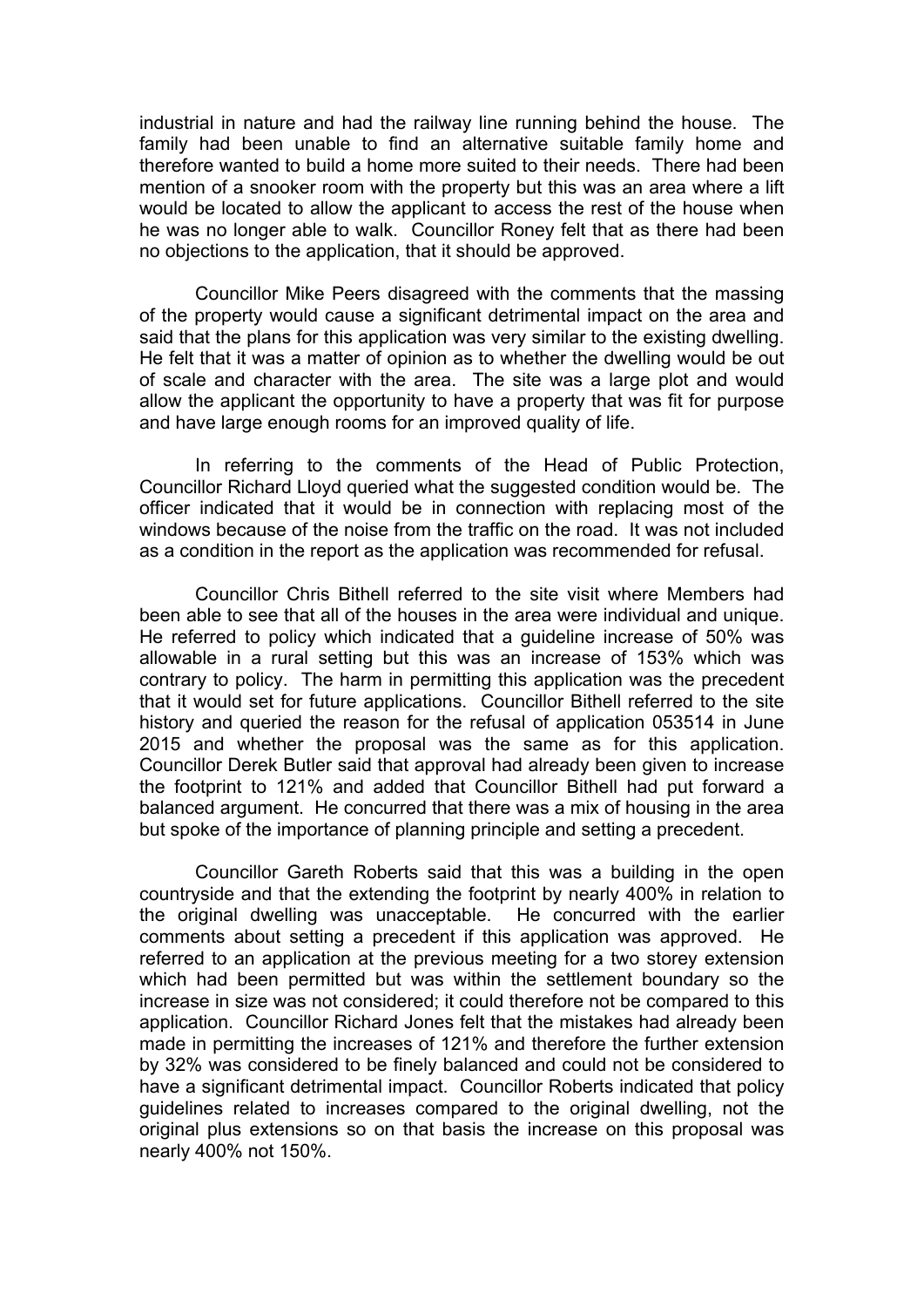In response to Councillor Bithell's query about the refusal of application 053514, the officer confirmed that it was not for the same scheme as this proposal and that the application had been dealt with by delegated powers. The application was for a replacement dwelling with a footprint of 200% more than the original and was refused because of its significant impact on the area.

The Planning Strategy Manager referred to the extensions already permitted but explained that as these were mainly to the rear of the property, they did not have a detrimental impact on the overall character of the area. He added that the applicant could also top up these extensions with permitted development rights. The harm that allowing the proposal would bring was the precedent it would set for future applications. The Planning Strategy Manager advised Members that a four bed detached property was usually about 150 square metres so this proposal would produce a dwelling that was more than two times the size of a four bed house. He added that he had not heard any reasons to suggest why the original property could not be adapted to make it suitable for the family's needs.

In summing up, Councillor Roney said that the extensions were not solely to the rear as some were to the side of the property and the original 1930s dwelling was difficult to alter. This application had been submitted to make the house fit for purpose for a disabled person and Councillor Roney felt that as extensions totalling 121% had already been granted by officers, this application for an additional increase of 32% should be permitted.

On being put to the vote, the proposal to approve the application with delegated authority to the Chief Officer (Planning and Environment) to set up the required conditions and Section 106 agreement if appropriate was CARRIED.

Councillor Lloyd queried whether the condition referred to by the Head of Public Protection would be included. The Chief Officer (Planning and Environment) said that as the setting of conditions had been delegated to him, he would take this request into account.

# **RESOLVED:**

That planning permission be granted with delegated authority be given to the Chief Officer (Planning and Environment) to set the required conditions and Section 106 agreement if appropriate.

# **102. APPEAL BY MR. DAVID ROBERTS AGAINST THE DECISION OF FLINTSHIRE COUNTY COUNCIL TO REFUSE PLANNING PERMISSION FOR ERECTION OF CONCRETE BATCHING PLANT AT BRYN THOMAS CRANE HIRE, CHESTER ROAD, OAKENHOLT (053011)**

The Chief Officer (Planning and Environment) explained that the application had been refused by Committee and the appeal had been allowed as the Inspector concluded that the proposals would not harm highway safety.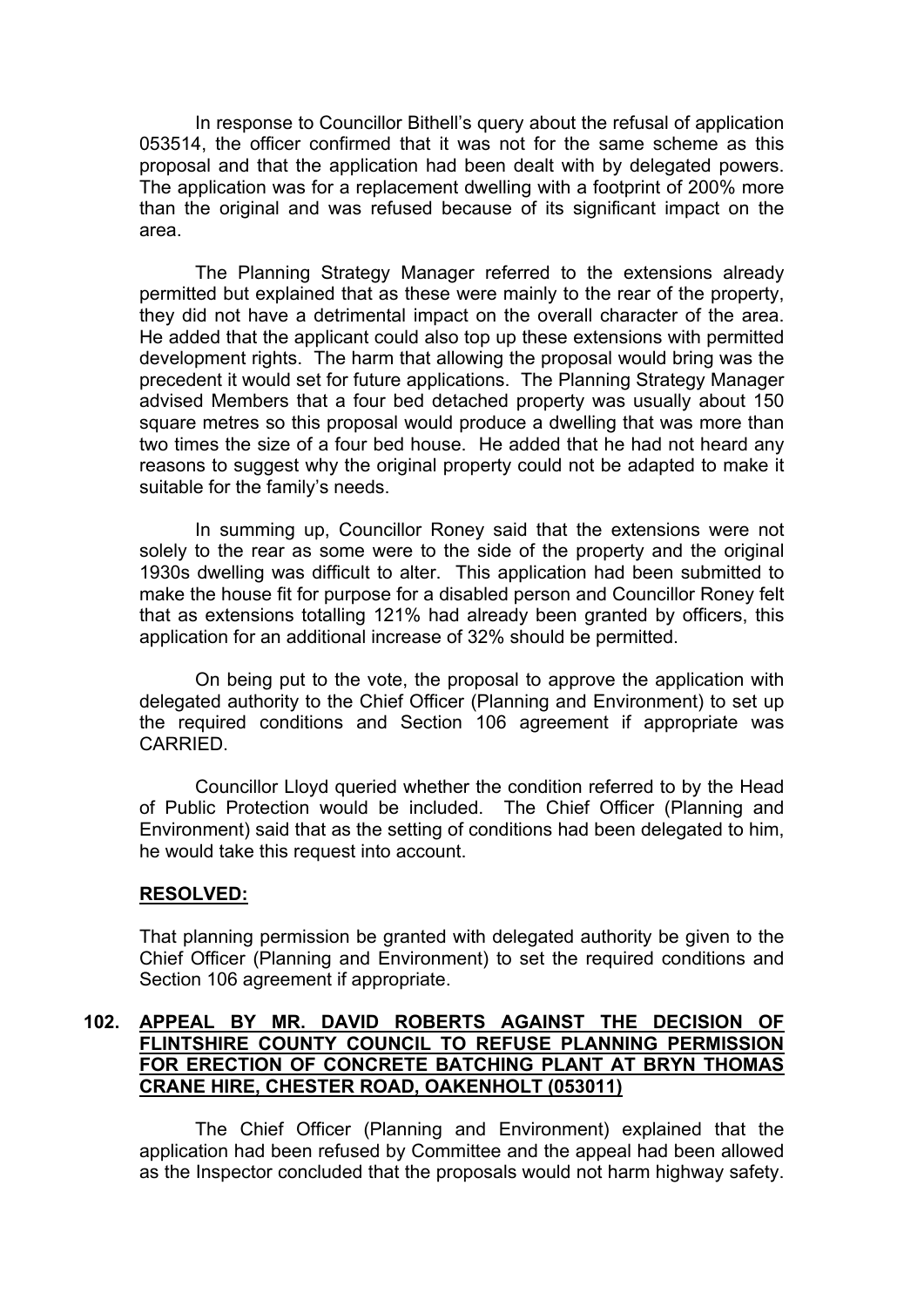The appeal had been held by written representations so there had not been any application for costs.

# **RESOLVED:**

That the decision of the Inspector to allow this appeal be noted.

## **103. APPEAL BY PERSIMMON HOMES NORTH WEST AGAINST THE DECISION OF FLINTSHIRE COUNTY COUNCIL TO REFUSE PLANNING PERMISSION FOR CONSTRUCTION OF EARTHWORKS AND RETAINING STRUCTURES TO DEAL WITH CHANGE IN LEVELS AT THE REAR OF PLOTS 52-56 (SCHEME 1) AT FIELD FARM LANE, BUCKLEY (053014)**

In response to a query from Councillor David Evans, the Development Manager explained that this appeal related to the original application which officers felt was unacceptable. Two other schemes had been submitted, both of which had been granted and following this appeal decision, the applicant had now started to implement one of the two approved schemes which had less impact on other properties.

# **RESOLVED:**

That the decision of the Inspector to dismiss this appeal be noted.

## **104. APPEAL BY MR. MARK ALLEN AGAINST THE DECISION OF FLINTSHIRE COUNTY COUNCIL TO REFUSE PLANNING PERMISSION FOR THE REMOVAL OF EXISTING ROOF, DEMOLITION OF EXISTING FLAT-ROOFED GARAGE AND ERECTION OF NEW GARAGE, ERECTION OF EXTENSION TO REAR OF GARAGE, CONSTRUCTION OF NEW HIGHER-PITCHED ROOF OVER THE WHOLE STRUCTURE TO CREATE NEW ROOMS IN THE ROOF SPACE AT 28 SUMMERDALE ROAD, QUEENSFERRY (053329)**

# **RESOLVED:**

That the decision of the Inspector to dismiss this appeal be noted.

## **105. APPEAL BY MR. ROBERT EDWARDS AGAINST THE DECISION OF FLINTSHIRE COUNTY COUNCIL TO REFUSE PLANNING PERMISSION FOR DEMOLITION OF EXISTING GARAGE AND ERECTION OF TWO STOREY, SINGLE STOREY AND FIRST FLOOR EXTENSIONS AT STATION HOUSE, ALYN LANE, LLONG (053621)**

The Chief Officer (Planning and Environment) advised that the Inspector had made a split decision on this appeal, with part being allowed and part being dismissed. The proposed two storey extension had been dismissed as it conflicted with the relevant policies of Flintshire's Unitary Development Plan (UDP). However the appeal on the demolition of the garage and the proposed first floor extensions was allowed. A Judicial Review was an option available to the Council but it had been decided that